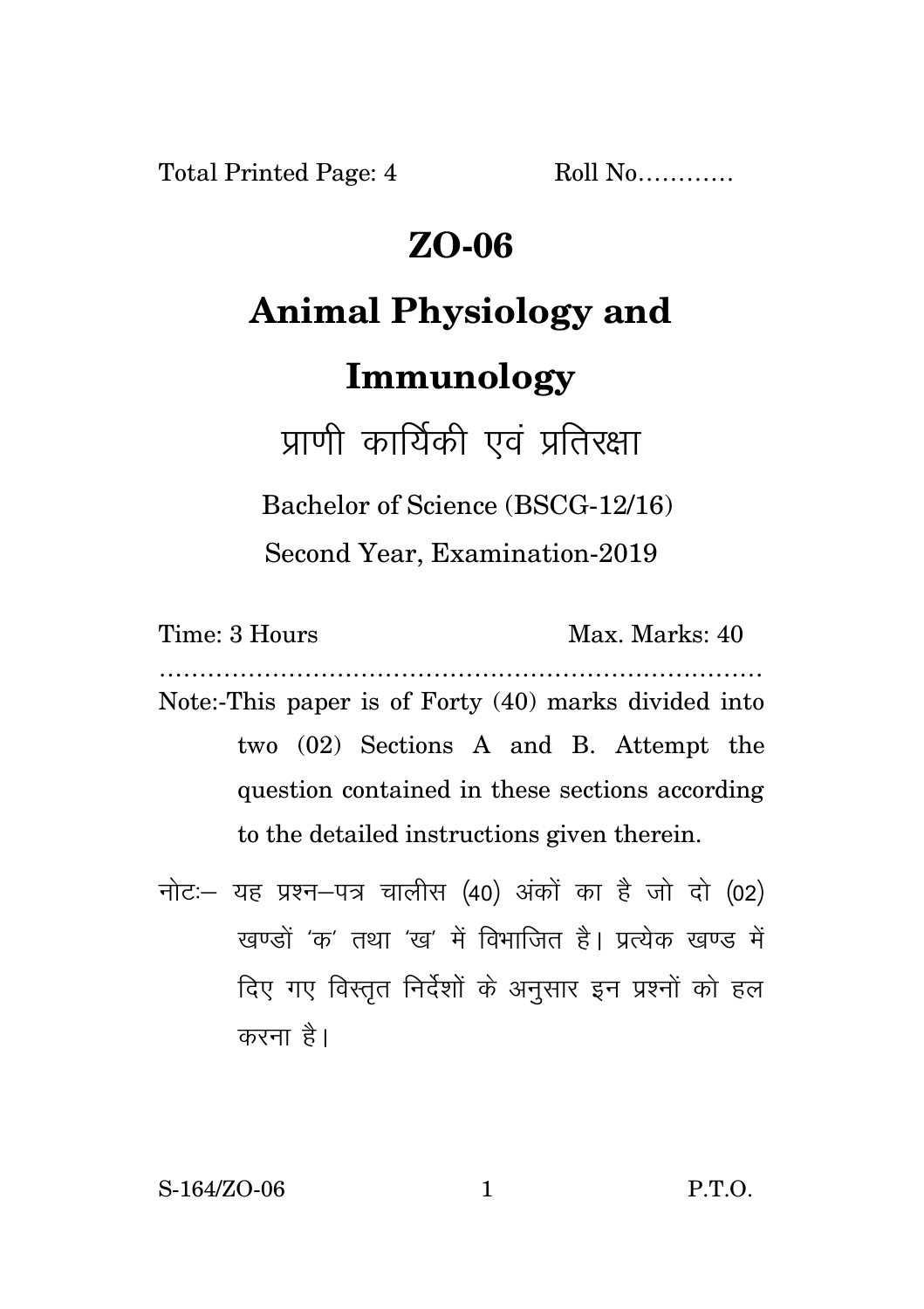### Section-A (खण्ड-क)

(Long Answer Type Question) (दीर्घ उत्तरीय प्रश्न)

- Note:- Section-A contains Three (03) long answertype questions of Ten (10) marks each. Learners are required to answer any Two  $(02)$  questions only.  $(2 \times 10=20)$
- नोट:- खण्ड 'क' में तीन (03) दीर्घ उत्तरीय प्रश्न दिये गये हैं। प्रत्येक प्रश्न के लिए दस (10) अंक निर्धारित हैं। शिक्षार्थियों को इन में से केवल दो (02) प्रश्नों के उत्तर देने हैं।
- $\mathbf{1}$ . Give the difference between antigen and antibodies? How many types of antibodies and describe their structural and functional properties.

प्रतिरक्षियों एवं प्रतिजन में अन्तर समझाते हुए बताइये कि प्रतिरिक्षियाँ कितने प्रकार की होती है तथा उनके संरचनात्मक एवं कार्यात्मक विभेदों पर प्रकाश डालिए।

 $\overline{2}$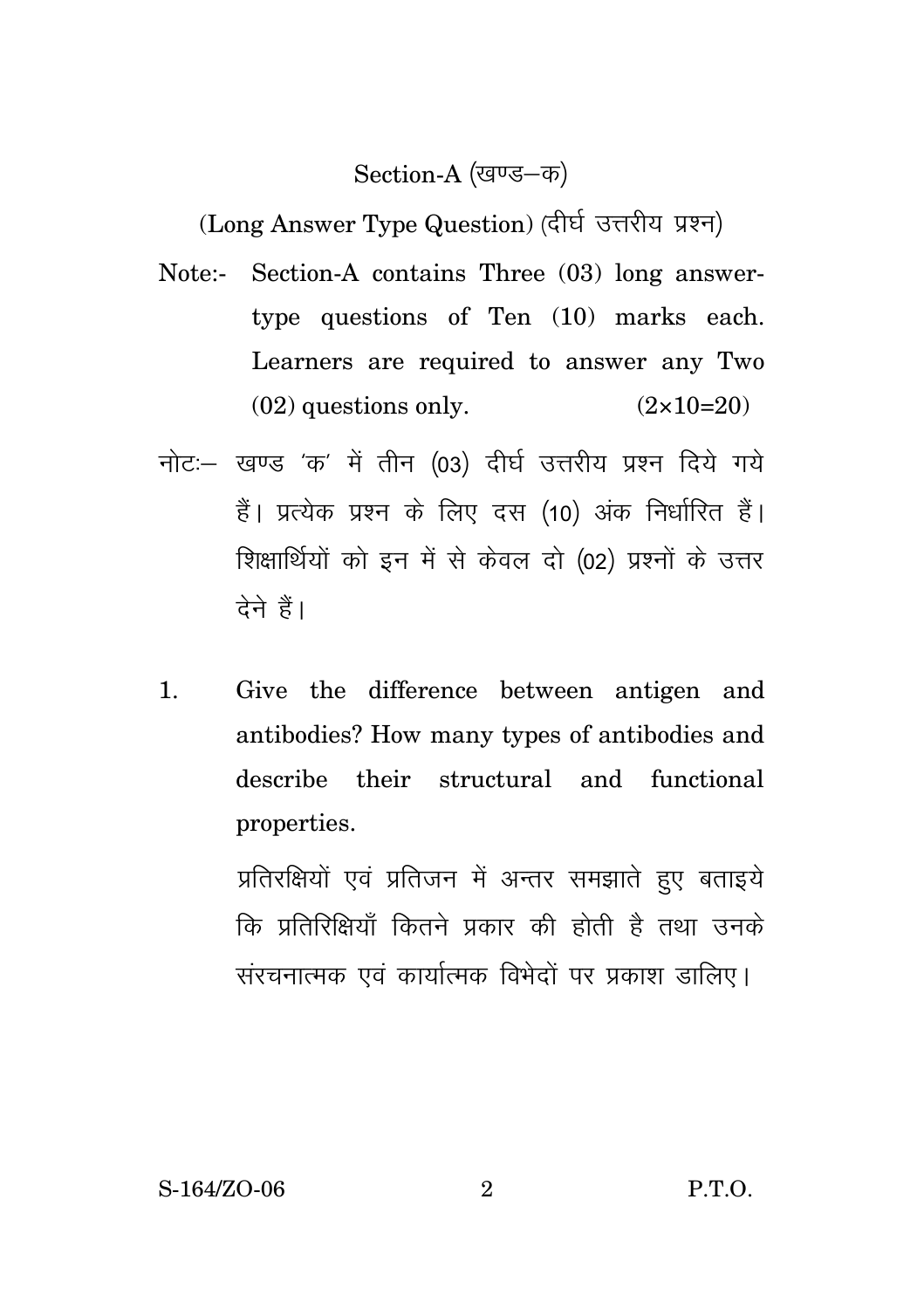- 2. What is Protein? Explain in detail the structural organization of protein. प्रोटीन क्या है? प्रोटीन के संरचनात्मक संगतन को विस्तार से समझाइये।
- 3. Write the name of digestive organs and explain the anatomy of alimentary canal? पाचक अंगों का नाम लिखते हुए आहारनाला की रचना समझाइये ।

### Section-B (खण्ड-ख)

(Short Answer Type Question) (लघुउत्तरीय प्रश्न)

- Note:- Section-B contains six (06) short answer type questions of five (05) marks each. Learners are required to answer any four (04) questions only.  $(5 \times 4=20)$
- नोट: खण्ड 'ख' में छः (06) लघु उत्तरीय प्रश्न दिये गये हैं। प्रत्येक प्रश्न के लिए पाँच (05) अंक निर्धारित हैं। शिक्षार्थियों को इनमें से केवल चार (04) प्रश्नों के उत्तर देने हैं।

S-164/ZO-06 3 P.T.O.